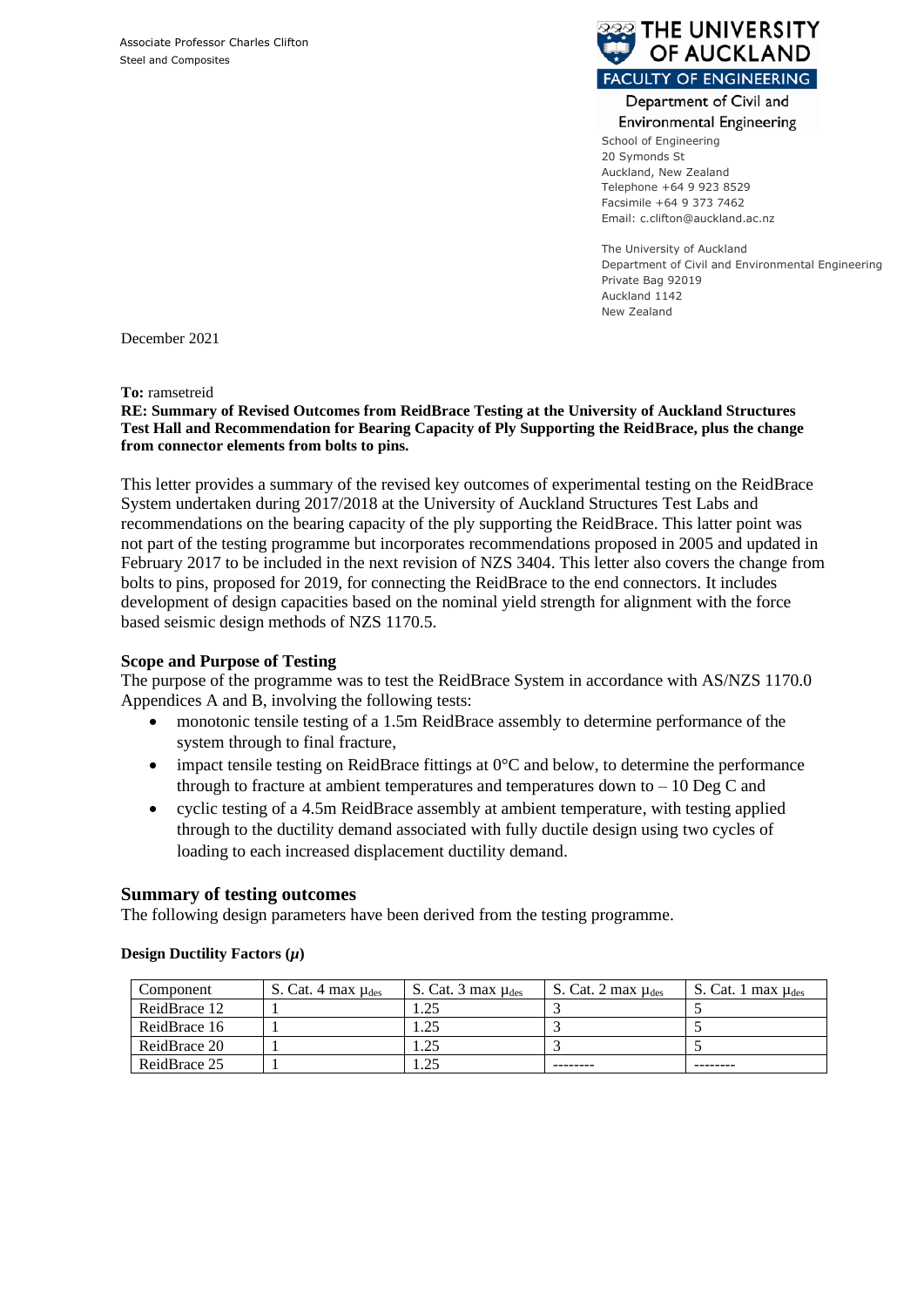## **Tensile Capacities (kN)**

*Tested Capacity in kN, where*  $N_u$  *= Reduced Characteristic Capacity (UTS Tested) and*  $\phi = 0.9$ 

| Component    | <b>Ndes</b> |
|--------------|-------------|
| ReidBrace 12 | 64          |
| ReidBrace 16 | 112         |
| ReidBrace 20 | 180         |
| ReidBrace 25 | 255         |

*Design Capacity,*  $\phi$ N<sub>t</sub>, *in kN, incorporating*  $\phi = 0.9$  *and Nominal Loads, N<sub>nom</sub> for overstrength determination* 

| <b>Component</b> |     | nom |
|------------------|-----|-----|
| ReidBrace 12     | 51  |     |
| ReidBrace 16     |     | 101 |
| ReidBrace 20     | 141 | 157 |
| ReidBrace 25     |     | 246 |

The Design Capacity  $(\phi N_t)$  is for use in design of the ReidBrace in a seismic resisting system to NZS 3404 and is based on the nominal yield strength of Grade 500E ReidBar, used as part of the ReidBrace System. The Tested Capacity ( $\phi$ N<sub>u</sub>) exceeds the Design Capacity ( $\phi$ N<sub>t</sub>), thus confirming that the recommended Design Capacity is suitable as per procedure of NZS3404 C17.5 & AS/NZS1170.0 Appendix B.

## **Overstrength Factors**

This has been determined in accordance with the provisions of NZS 3404 and are to be used where the design capacity of the secondary members of the seismic resisting system is used to resist the capacity design derived design actions. The Nominal Capacity is multiplied by this factor to give the Overstrength Capacity for capacity design to NZS 3404.

|                              | S. Cat. 4 max $\mu_{\text{des}}$ | S. Cat. $3 \text{ max } \mu_{\text{des}}$ | S. Cat. 2 max $\mu_{\text{des}}$ | . Cat. 1 max $\mu_{\text{des}}$<br>D. |
|------------------------------|----------------------------------|-------------------------------------------|----------------------------------|---------------------------------------|
| Overstrength                 | 1.0                              | $\bigcap$<br>1.4J                         | $\mathcal{L}$<br>1.3U            | $\Omega$<br>ر. ب                      |
| Factor $(\phi_{\text{oms}})$ |                                  |                                           |                                  |                                       |

#### **Equivalent Elastic Modulus**

| Size             | <b>Equivalent Elastic</b> |  |
|------------------|---------------------------|--|
|                  | Modulus (MPa)             |  |
| 12mm             | 160000                    |  |
| 16mm             | 145000                    |  |
| 20 <sub>mm</sub> | 140000                    |  |
| 25 <sub>mm</sub> | 135000                    |  |

#### **Findings from impact tensile testing at 0°C and below**

Component failures occasionally occurred when they were tested under impact tensile loading at -10°C, however improvement in performance was noted when tested at -5°C. It was therefore theorised that the ductile to brittle transition temperature of the product lies between  $-5^{\circ}\text{C}$  and  $-10^{\circ}\text{C}$ , and that the service temperature for the design of the ReidBrace System shall be limited to -5°C.

## **Ply in Bearing**

The current (1997/2001/2007) provisions of NZS3404 for determination of the required thickness of the ply supporting the 8.8 Class Nut that connects the RBRACE and the RBRACE-END are very conservative. It has been proposed, in 2005 and revisited in 2017, to replace those provisions with the following:

 $V_b = min(3.2f_{yply}d_{pin}t_{p}k_{p}; 1.95f_{up}t_{y}d_{pin}t_{p}k_{p})$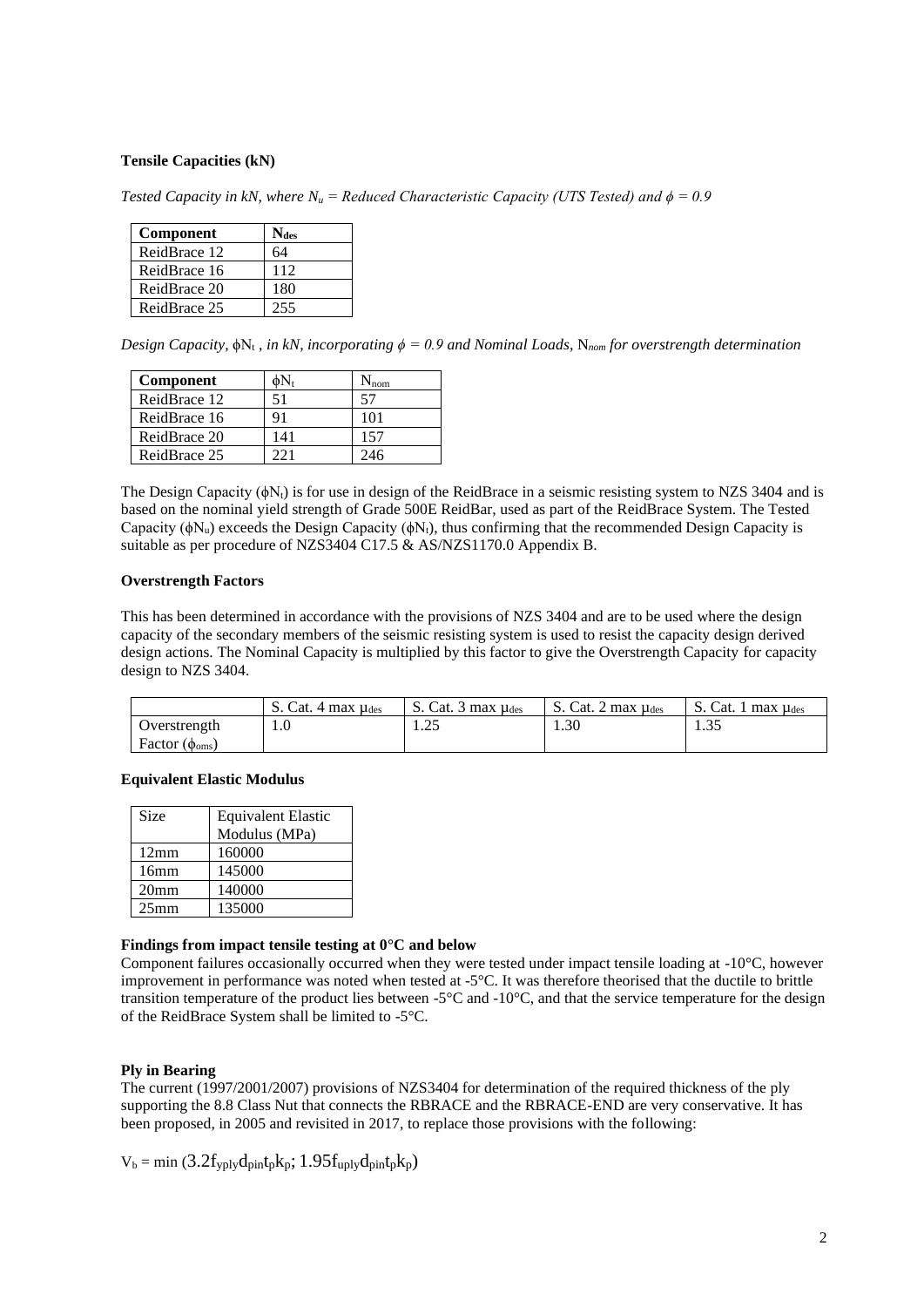where:  $k_p = 1.0$ , unless the particular application must provide dependable in-service rotation, in which case  $k_p =$ 0.5 shall be used.

The recommended limit proposed to Standards New Zealand in 2005 give the first of the two limits only but it is written for the ply being of Grade 250 material, with  $f_{y,nominal} = 250$  MPa and  $f_{u,nominal} = 410$  MPa and is developed on the basis that appreciable ply hole elongation can be dependably developed at the ULS, which is the case for the Grade 250 plate around which the provisions were developed. However, as the ratio of fu/fy decreases with increasing plate strength, a limit around  $f<sub>u</sub>$  based on the ratio for Grade 250 material needs to also be included to allow for higher strength plies. This is proposed in the above recommendations.

For a ReidBrace system which is not expected to undergo end rotation except during a significant earthquake,  $k_p = 1.0$  is appropriate.

#### **Changing Bolts to Pins for the ReidBrace to End Connectors.**

The experimental testing undertaken at the University of Auckland used Property Class 8.8 Structural Bolts to AS/NZS 1252. It is proposed to replace these with pins machined from AISI 4340 material.

The change from a bolt to a pin will improve the performance under high cycle fatigue loading, as bolts have a much lower fatigue endurance limit than pins. Although performance in high cycle fatigue was not within the scope of the University of Auckland testing, it should be noted that this change will positively impact on the fatigue life.

In terms of monotonic static loading and severe seismic cyclic loading, the pin material will deliver comparable or better performance to a bolt provided the mechanical properties of the pin, fy and fu, are equal to or greater than those of the PC 8.8 structural bolt and that the cross sectional area of the pin  $\geq$  the cross-sectional area of the shank of the bolt. The proposed pin sizes meet all these criteria, with  $f_{y,0.2\% \text{ min}} = 745 \text{ MPa}$  and  $f_{u,\text{min}} = 930 \text{ MPa}$ ,  $f_{\text{u,max}} = 1080 \text{ MPa}$ . This is for material supplied in Heat Treated Condition U which gives HRC from 28 to 36, which is the range specified in the Rbrace Pins Rev1 drawing. The Charpy Impact is 42 Joules at 0°C, which is above the minimum required of 27 Joules at 0°C.

Because these pins are to be galvanized and are being made from AISI 4340 material, then there is a potential for hydrogen embrittlement of the AISI 4340 pin from the galvanizing process, as the material has a tensile strength close to 1000 MPa, which is the minimum strength at which this may occur. The susceptibility for this should be determined by undertaking Charpy Impact Testing on the as galvanized material for the largest diameter pin proposed prior to producing these pins. A minimum of three tests should be undertaken, with all three specimens passing the 27J at 0°C limit. Alternatively, advice from an experienced metallurgist should be obtained to determine if this testing is necessary.

## **Summary and Recommendations.**

On the basis of the above, the following tables consisting ply in bearing design capacities are derived for each ReidBrace size, where:

- $N_{\text{nom}}$  = ReidBrace Nominal Load =  $f_y * A_b$ <br> $f_y$  = Yield stress  $=$  Yield stress
- $A_b$  = Stress area of bar
- $N_{ov}$  = ReidBrace Overstrength Loads =  $N_{nom}\phi_{oms}$
- $\phi_{\text{oms}}$  = Overstrength Factor

# **Nominal Load (ReidBrace), kN**

| Component    | $N_{\rm nom}$ |
|--------------|---------------|
| ReidBrace 12 | 57            |
| ReidBrace 16 | 101           |
| ReidBrace 20 | 157           |
| ReidBrace 25 | 246           |

 $=$  Suitable for structures category 4 ( $\mu$  = 1.0) = Suitable for structural category 3 & 4 ( $\mu \le 1.25$ )

= Suitable for structures of every category